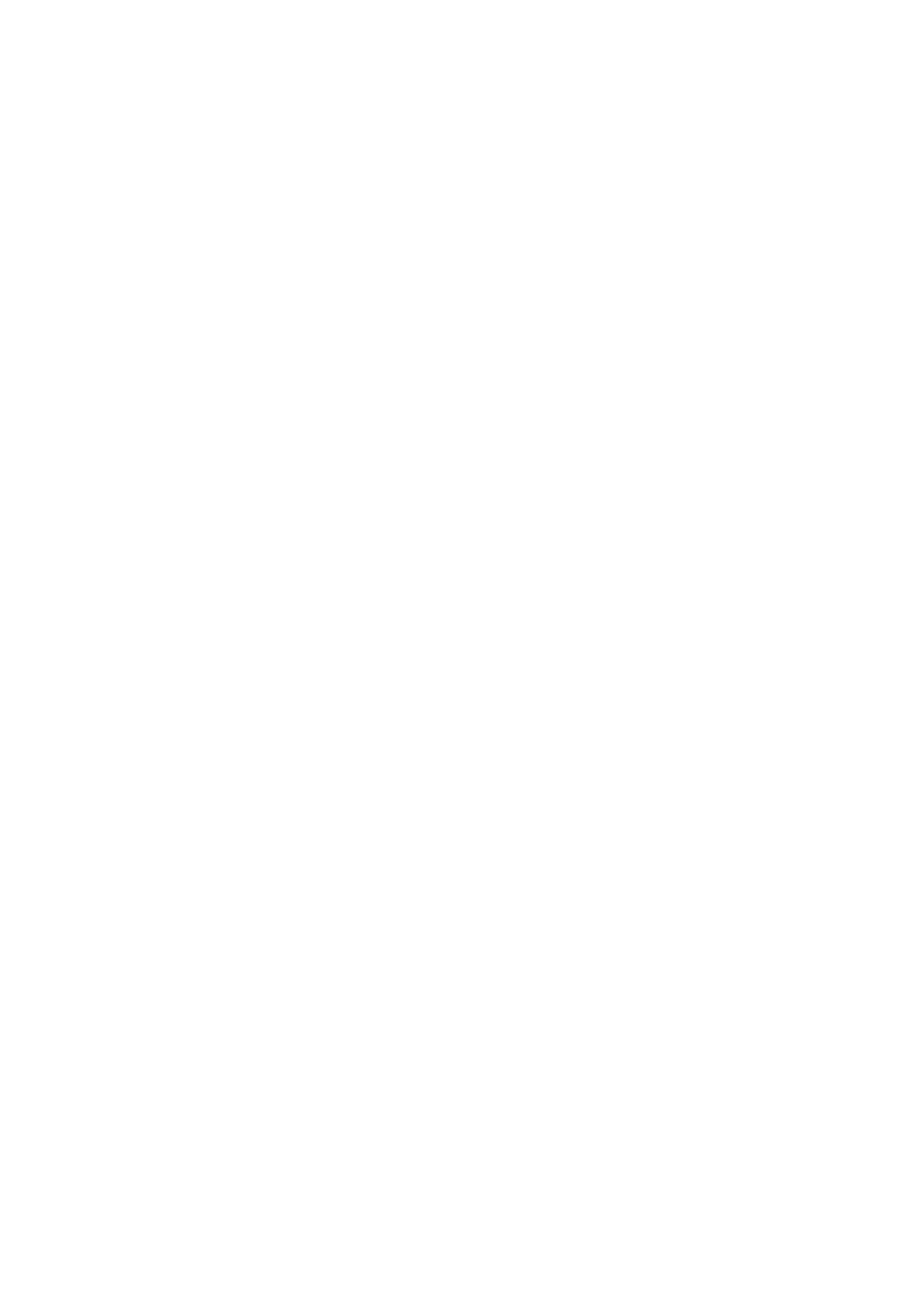

## **Road Transport (Safety and Traffic Management) Amendment Regulation 2016 (No 1)**

**Subordinate Law SL2016-15** 

made under the

**[Road Transport \(Safety and Traffic Management\) Act 1999](http://www.legislation.act.gov.au/a/1999-80) and the [Road](http://www.legislation.act.gov.au/a/1999-77/default.asp)  [Transport \(General\) Act 1999](http://www.legislation.act.gov.au/a/1999-77/default.asp)**

## **Contents**

|   |                     | Page |
|---|---------------------|------|
|   | Name of regulation  |      |
| 2 | Commencement        |      |
| 3 | Legislation amended |      |
| 4 | New section 13BA    |      |
| 5 | New section 44 (2A) |      |
| 6 | New section 44AA    | ◠    |
|   |                     |      |

J2016-175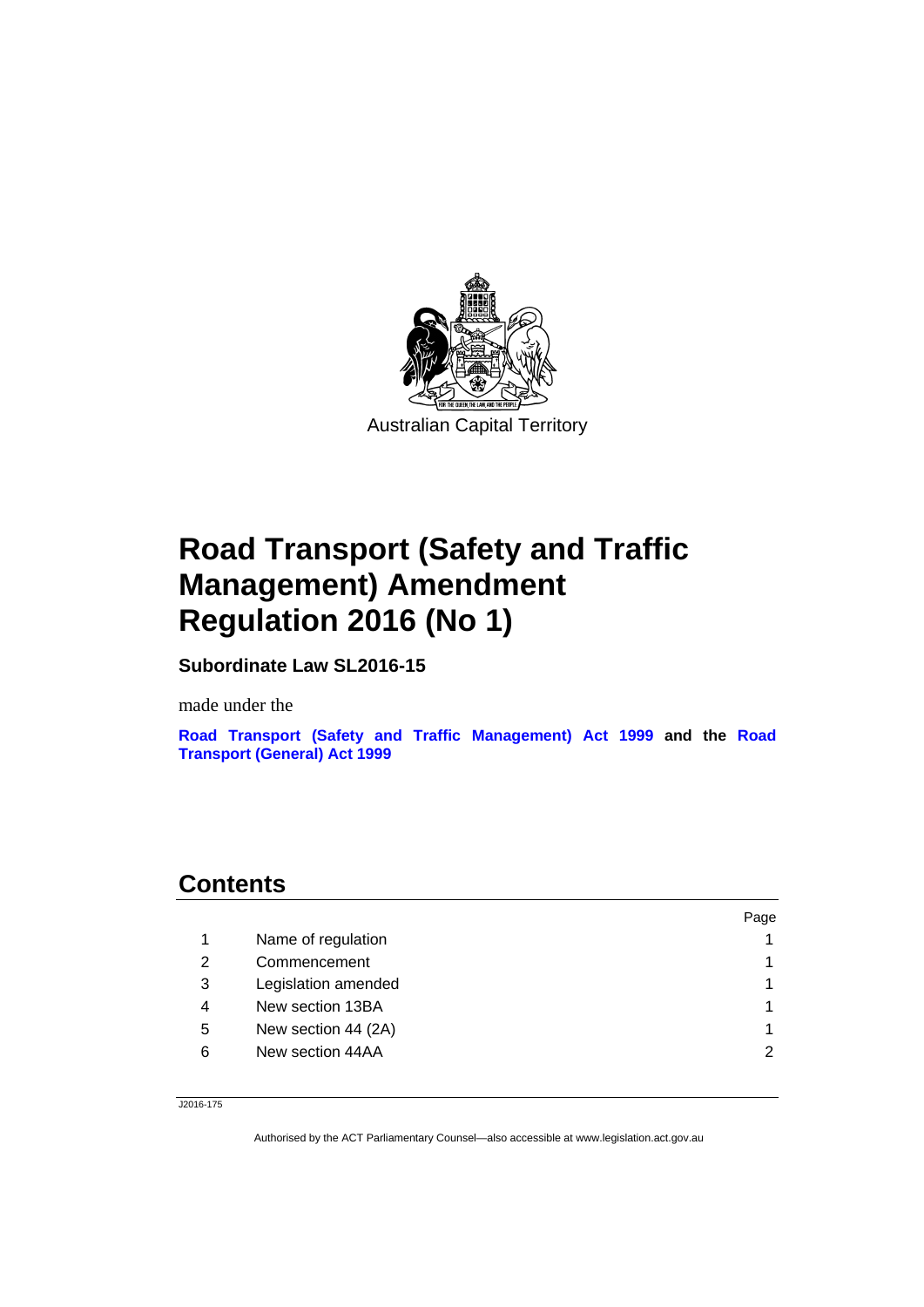|    | New section 49 (3A)                                                                       | Page |
|----|-------------------------------------------------------------------------------------------|------|
| 8  | New section 49AAA                                                                         |      |
| 9  | Road Transport (Offences) Regulation 2005<br>Schedule 1, part 1.13, new items 25A and 25B |      |
| 10 | Road Transport (Offences) Regulation 2005<br>Schedule 1, part 1.13, new items 36A and 36B | 5.   |

**Contents** 

contents 2 Road Transport (Safety and Traffic Management) Amendment Regulation 2016 (No 1)

SL2016-15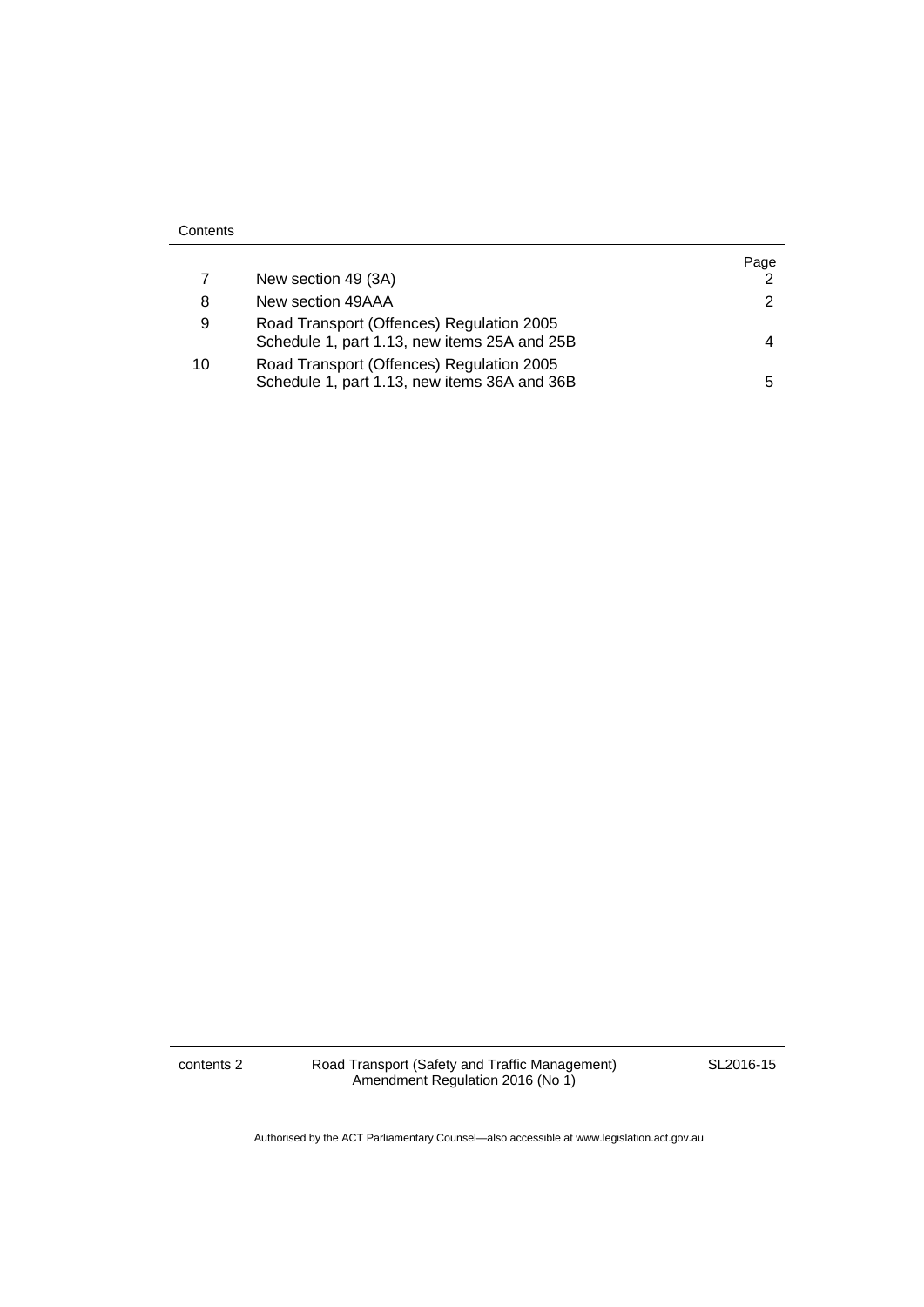<span id="page-4-2"></span><span id="page-4-1"></span><span id="page-4-0"></span>

| 1                       | <b>Name of regulation</b>                                                                                                                                                                                                                                                     |  |
|-------------------------|-------------------------------------------------------------------------------------------------------------------------------------------------------------------------------------------------------------------------------------------------------------------------------|--|
|                         | This regulation is the Road Transport (Safety and Traffic<br>Management) Amendment Regulation 2016 (No 1).                                                                                                                                                                    |  |
| $\overline{2}$          | <b>Commencement</b>                                                                                                                                                                                                                                                           |  |
|                         | This regulation commences on 1 July 2016.                                                                                                                                                                                                                                     |  |
|                         | <b>Note</b><br>The naming and commencement provisions automatically commence on<br>the notification day (see Legislation Act, $s$ 75 (1)).                                                                                                                                    |  |
| $\overline{3}$          | <b>Legislation amended</b>                                                                                                                                                                                                                                                    |  |
|                         | This regulation amends the Road Transport (Safety and Traffic<br><b>Management</b> ) Regulation 2000.                                                                                                                                                                         |  |
|                         | <b>Note</b><br>This regulation also amends the <i>Road Transport (Offences)</i><br>Regulation 2005 (see s 9 and s 10).                                                                                                                                                        |  |
| $\overline{\mathbf{4}}$ | <b>New section 13BA</b>                                                                                                                                                                                                                                                       |  |
|                         | insert                                                                                                                                                                                                                                                                        |  |
| 13BA                    | ARR r 189-double parking-motorbikes                                                                                                                                                                                                                                           |  |
|                         | Despite the Australian Road Rules, rule 189 (1), the rider of a<br>motorbike may stop on the road with part of the motorbike between<br>another motorbike that is parked on the road and the centre of the<br>road if both motorbikes are parked within the same parking bay. |  |
| 5                       | New section 44 (2A)                                                                                                                                                                                                                                                           |  |
|                         | insert                                                                                                                                                                                                                                                                        |  |
| (2A)                    | Subsection (2) does not apply to the rider of a motorbike if the other                                                                                                                                                                                                        |  |

SL2016-15

<span id="page-4-4"></span><span id="page-4-3"></span>vehicle is also a motorbike.

page 1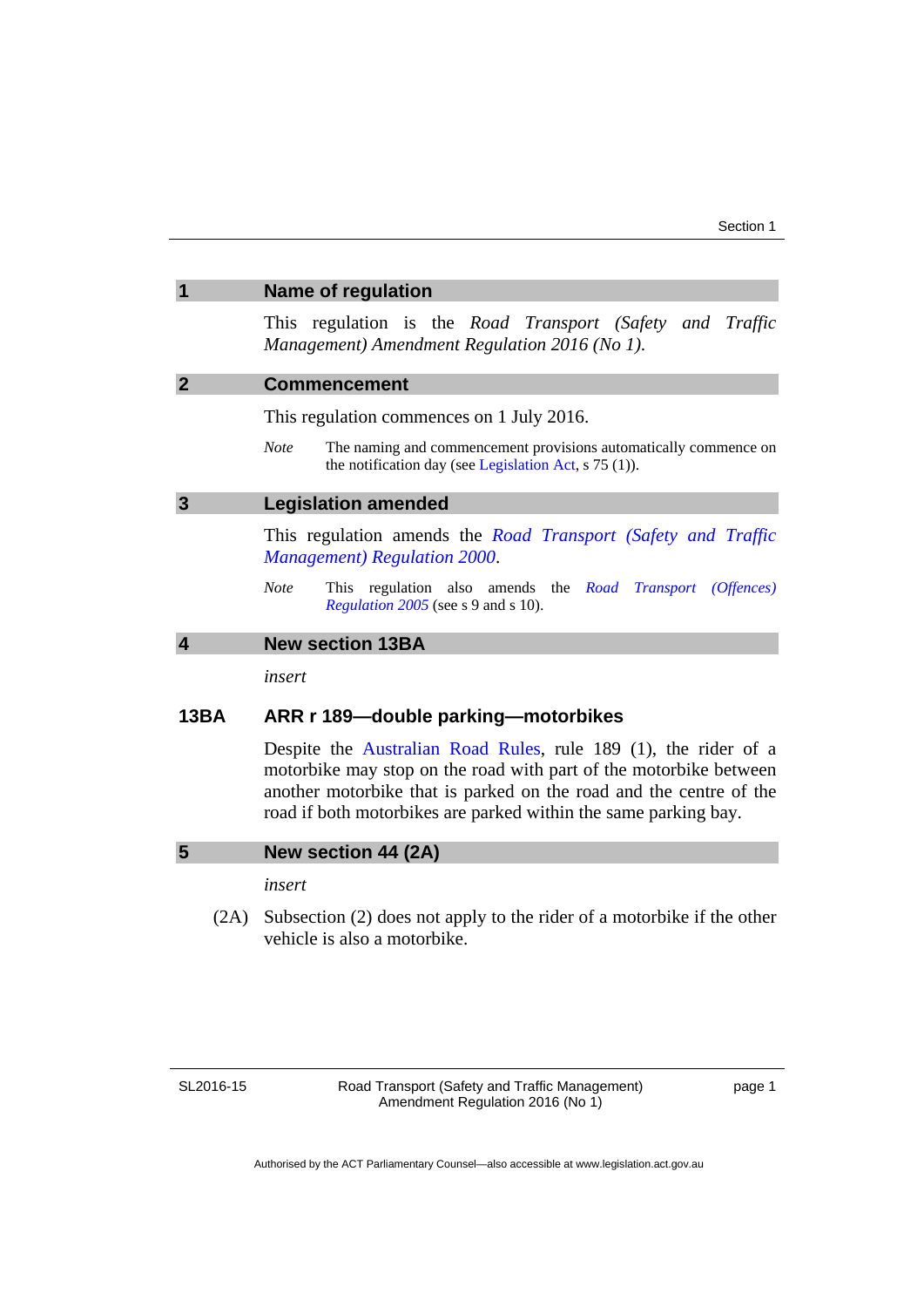#### Section 6

<span id="page-5-0"></span>

| υ    | <b>INGW SCULIUII 44MM</b>                                                     |  |  |
|------|-------------------------------------------------------------------------------|--|--|
|      | after section 44, insert                                                      |  |  |
| 44AA | Metered parking-parking in spaces-motorbikes                                  |  |  |
| (1)  | The rider of a motorbike commits an offence if—                               |  |  |
|      | the rider parks the motorbike in a metered parking space; and<br>(a)          |  |  |
|      | there are more than 2 other motorbikes already parked in the<br>(b)<br>space. |  |  |

Maximum penalty: 20 penalty units.

- (2) The rider of a motorbike commits an offence if—
	- (a) the rider parks the motorbike in a metered parking space; and
	- (b) another motorbike is already parked in the space; and
	- (c) the rider parks the motorbike in a position that unreasonably obstructs the path of the other motorbike out of the space.

Maximum penalty: 20 penalty units.

#### <span id="page-5-1"></span>**7 New section 49 (3A)**

**6 New section 44AA** 

#### *insert*

 (3A) Subsection (3) does not apply to the rider of a motorbike if the other vehicle is also a motorbike.

<span id="page-5-2"></span>**8 New section 49AAA** 

*after section 49, insert* 

### **49AAA Ticket parking—parking in spaces—motorbikes**

- (1) The rider of a motorbike commits an offence if—
	- (a) the rider parks the motorbike in a ticket parking space; and

page 2 Road Transport (Safety and Traffic Management) Amendment Regulation 2016 (No 1)

SL2016-15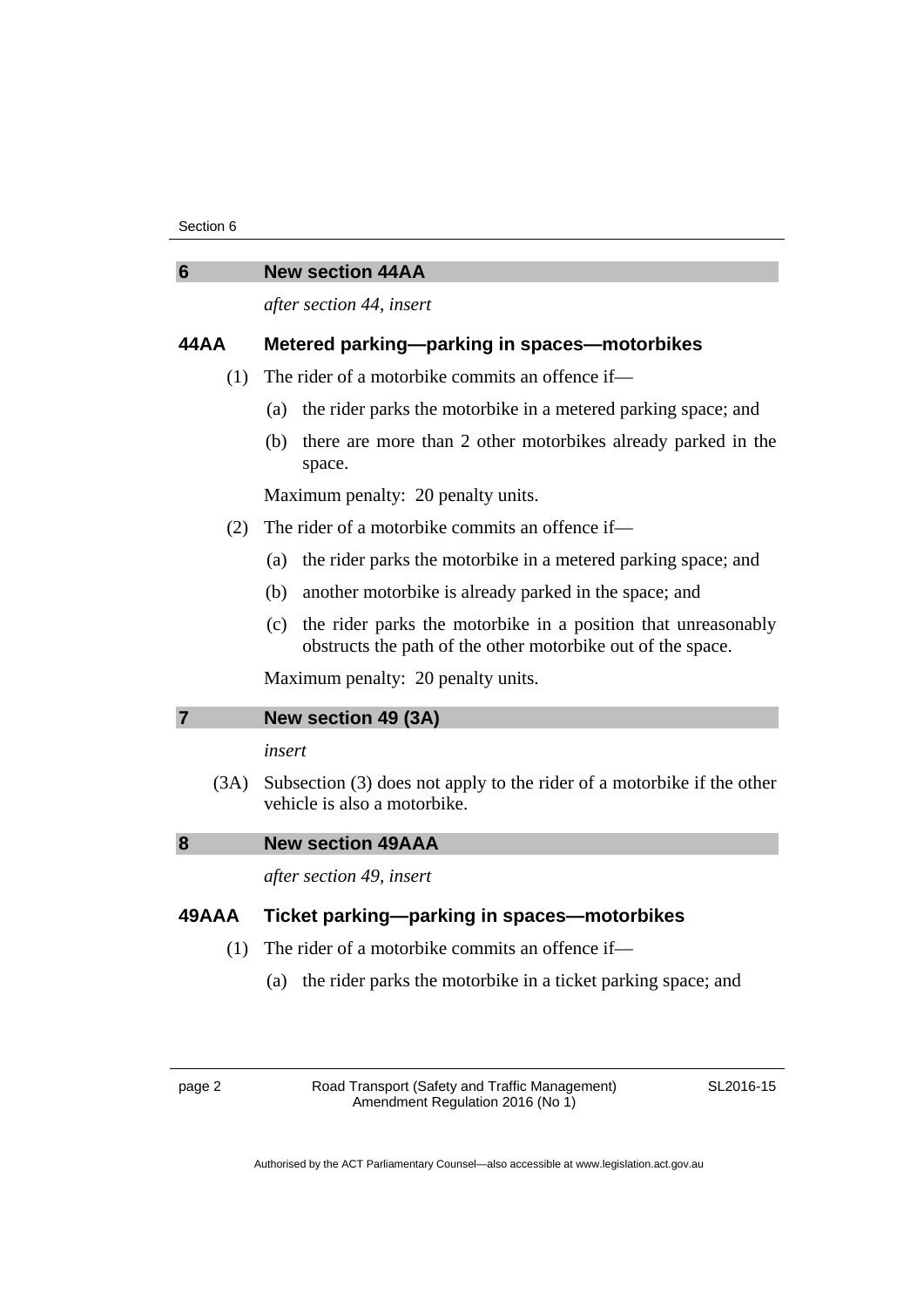(b) there are more than 2 other motorbikes already parked in the space.

Maximum penalty: 20 penalty units.

- (2) The rider of a motorbike commits an offence if—
	- (a) the rider parks the motorbike in a ticket parking space; and
	- (b) another motorbike is already parked in the space; and
	- (c) the rider parks the motorbike in a position that unreasonably obstructs the path of the other motorbike out of the space.

Maximum penalty: 20 penalty units.

SL2016-15

Road Transport (Safety and Traffic Management) Amendment Regulation 2016 (No 1)

page 3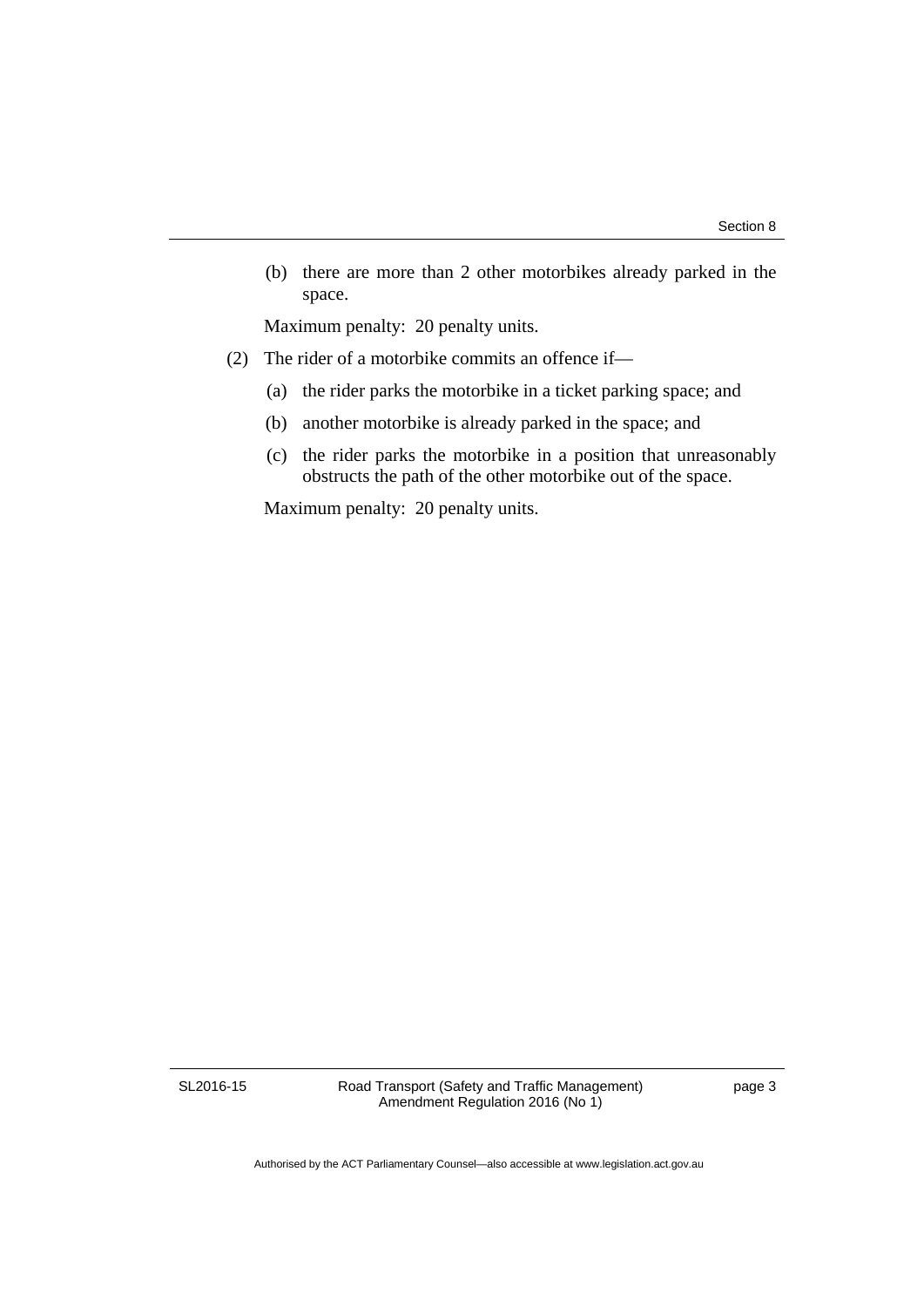### **9 Road Transport (Offences) Regulation 2005 Schedule 1, part 1.13, new items 25A and 25B**

*insert* 

| 25A | 44AA (1) | park motorbike in metered space with more<br>than 2 other motorbikes                | 20 | 102 |  |
|-----|----------|-------------------------------------------------------------------------------------|----|-----|--|
| 25B | 44AA (2) | park motorbike in metered space blocking<br>other motorbike's path out of the space | 20 | 102 |  |

<span id="page-7-0"></span>

page 4 Road Transport (Safety and Traffic Management) Amendment Regulation 2016 (No 1) SL2016-15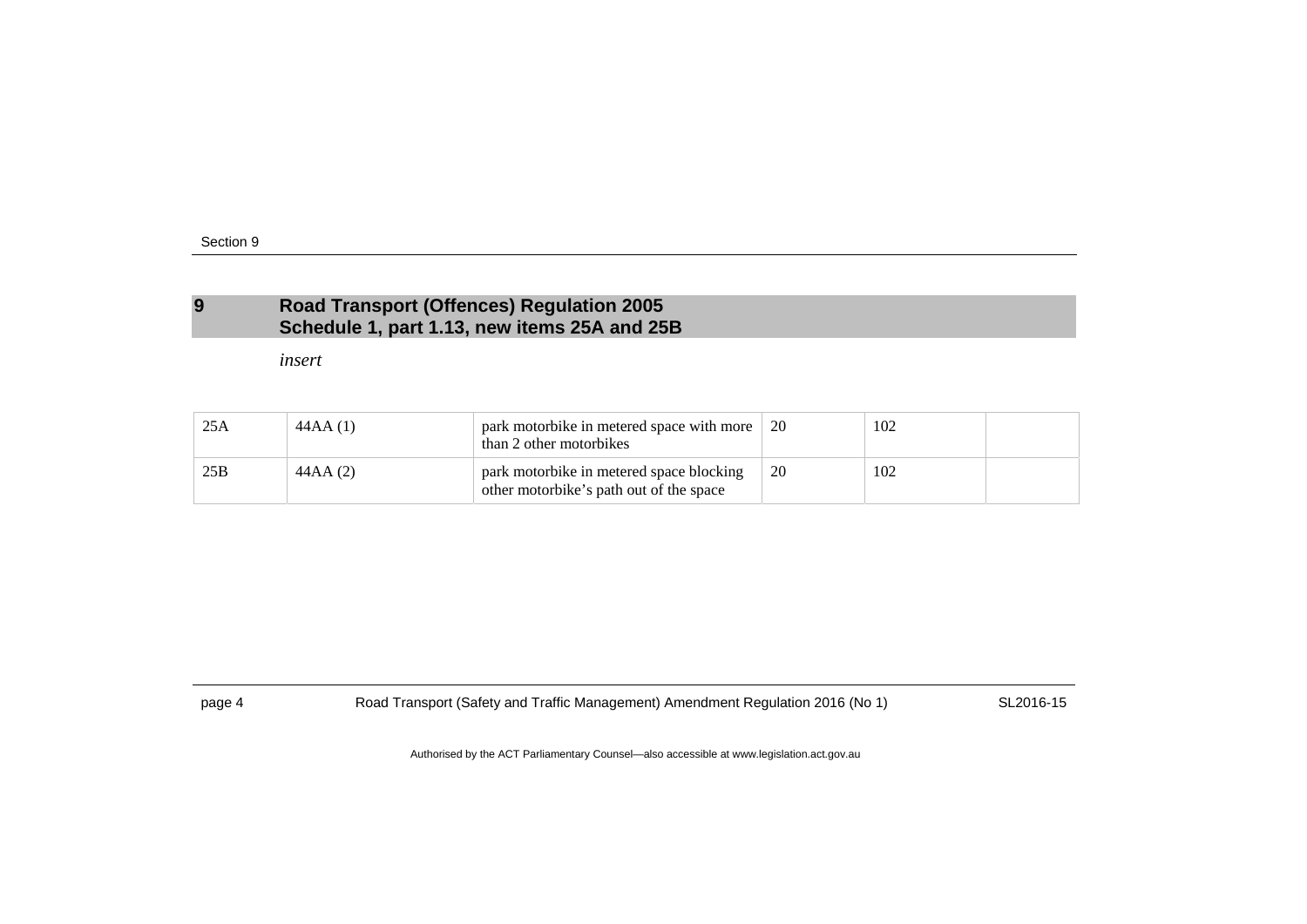Section 10

## **10 Road Transport (Offences) Regulation 2005 Schedule 1, part 1.13, new items 36A and 36B**

*insert* 

| 36A | 49AAA (1) | park motorbike in ticket space with more<br>than 2 other motorbikes                | 20 | 102 |  |
|-----|-----------|------------------------------------------------------------------------------------|----|-----|--|
| 36B | 49AAA (2) | park motorbike in ticket space blocking<br>other motorbike's path out of the space | 20 | 102 |  |

<span id="page-8-0"></span>

SL2016-15 Road Transport (Safety and Traffic Management) Amendment Regulation 2016 (No 1) page 5